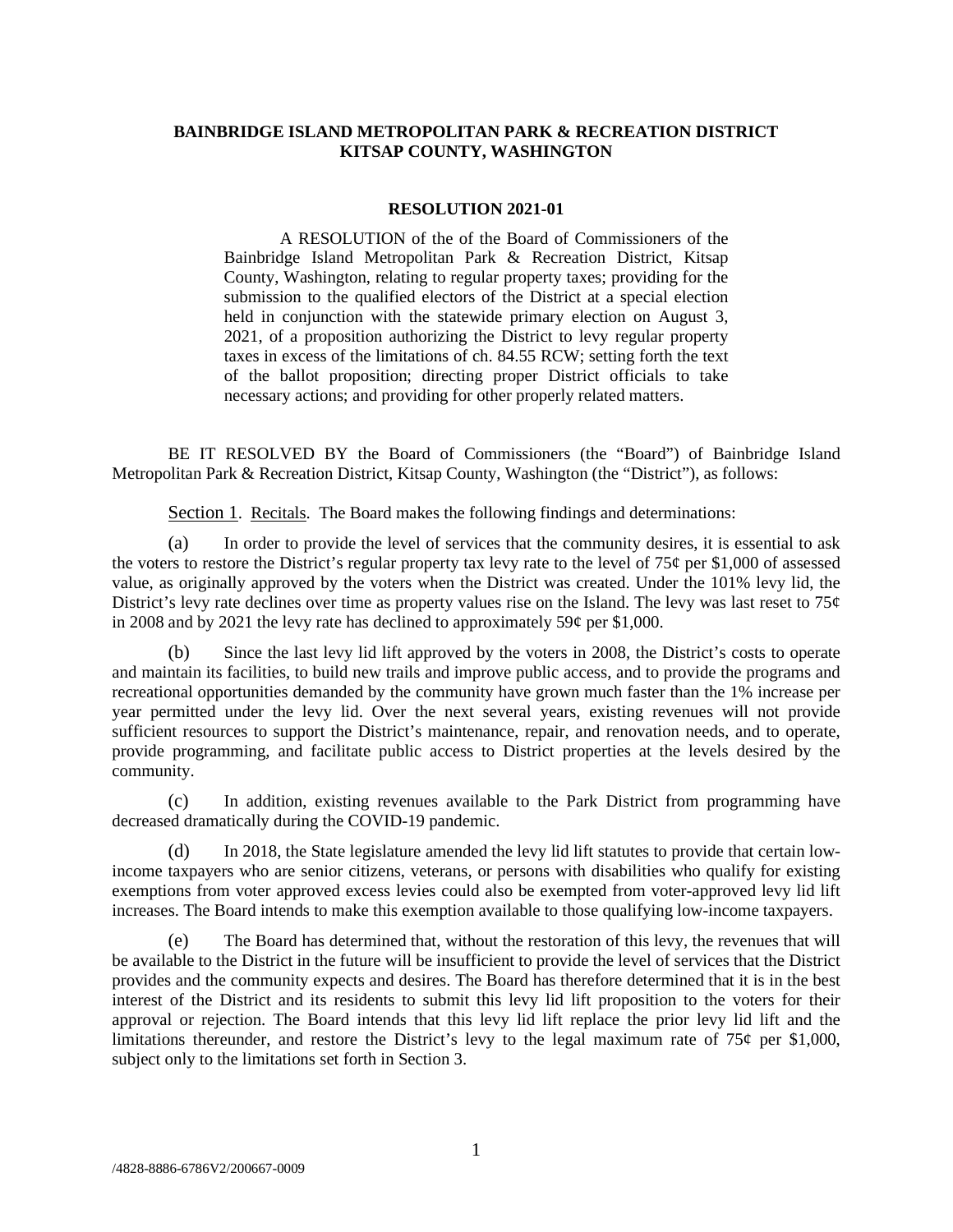Section 2. Calling of Election. The Board finds that it is in the best interest of the District to submit to the qualified voters of the District, at a special election held in conjunction with the statewide primary election on August 3, 2021, a proposition authorizing the Board to increase the District's regular property tax levy for collection in 2022, by an amount greater than otherwise permitted under chapter 84.55 RCW, in order to restore the levy rate originally authorized when the District was created. If this proposition is approved, the Board will be authorized to adopt, in accordance with its regular budget process, an increased regular property tax as described in Section 3.

Section 3. Purpose and Description of Ballot Proposition. The Board seeks voter approval under RCW 84.55.050(2) for a levy lid lift, as follows:

(a) Maximum Authorized Levy Rate for 2022. The proposition authorizes a maximum total levy rate of 75¢ per \$1,000 of assessed value for collection in 2022. Compared to the current levy rate (59¢ per \$1,000), this represents an increase of 16¢ per \$1,000 of assessed value or approximately \$136 per year on an \$850,000 home.

(b) Limit Factor for 2023 through 2027. The proposition authorizes annual increases during the subsequent five years (collection years 2023 through and including 2027) based on a limit factor equal to the annual increase in inflation measured by the consumer price index (CPI-W) for the Seattle-Tacoma-Bellevue statistical area, subject to the maximum rate of  $75¢$  per \$1,000 of assessed value, as set forth in RCW 35.61.210. For this purpose, "CPI-W" means the rate of inflation, as measured by the annual increase (measured from June to June) in the Consumer Price Index for Urban Wage Earners and Clerical Workers (CPI-W), for the Seattle-Tacoma-Bellevue statistical area, as compiled by the U.S. Bureau of Labor Statistics.

(c) Limited Purpose. The amounts collected pursuant to this authorization in 2022 through 2027 shall be used solely to maintain, repair, renovate, operate, provide programming, and facilitate public use and access to District properties. The additional increases in 2022 through 2027 may not be used for major expansions of existing facilities or acquisitions of new properties.

(d) Levy Limits in Future Years. The dollar amount of the highest lawful levy for collection in 2027 shall be used for the purpose of computing the limitations for subsequent levies under ch. 84.55 RCW, which may be used for any proper District purpose.

(e) Exemption for Qualifying Low-Income Senior Citizens, Veterans and Persons with Disabilities. In accordance with RCW  $84.55.050(4)(e)$ , the exemptions available to persons who qualify through the State's property tax exemption programs for low-income senior citizens, veterans and persons with disabilities authorized by RCW 84.36.381 will apply to the increases permitted under this proposition.

Section 4. Ballot Proposition. The Kitsap County Auditor (the "County Elections Official"), as *ex officio* supervisor of elections within the District, is hereby requested to call and conduct a special election within the District, in the manner provided by law, to be held on the date identified in Section 2, for the purpose of submitting to the voters of the District, a proposition in substantially the form attached as Exhibit A.

Section 5. Notices Relating to Ballot Proposition. For purposes of receiving notice of the exact language of the ballot proposition required by RCW 29A.36.080, the Board designates Amy Swenson, the District's Finance Director (amy@biparks.org) and the District's special counsel, Alice Ostdiek, Stradling Yocca Carlson & Rauth, PC (AOstdiek@stradlinglaw.com) as the individuals to whom such notice should be provided.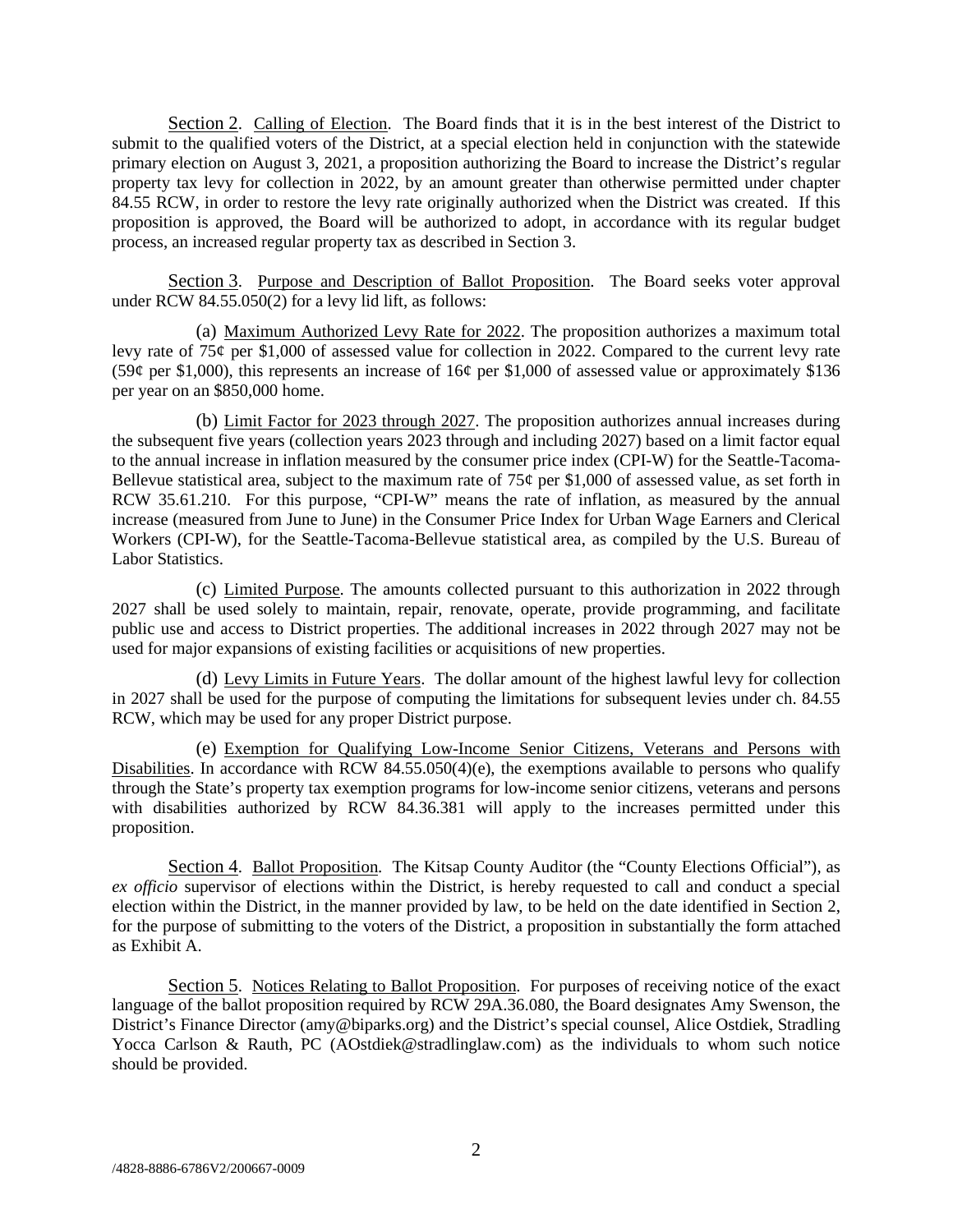Section 6. Authorization to Deliver Resolution and Perform Other Necessary Duties. The Secretary of the Board is authorized and directed, no later than May 14, 2021, to certify a copy of this resolution to the Auditor and to perform such other duties as are necessary or required by law to the end that the proposition described herein should appear on the ballot at the special election identified in Section 2 of this resolution.

Section 7. Local Voters' Pamphlet Authorized. The preparation and distribution of a local voters' pamphlet providing information on this ballot proposition is hereby authorized. The pamphlet shall include arguments advocating approval and disapproval of the ballot proposition. In accordance with RCW 29A.32.280, committees to prepare arguments advocating approval and disapproval of the measure shall be appointed by motion of the Board not later than 45 days before the publication of the pamphlet, or as otherwise requested by the Auditor. Each committee shall be composed of not more than three persons, and the committee advocating approval shall be composed of persons known to favor the ballot proposition and the committee advocating disapproval shall be composed of persons known to oppose the ballot proposition. The Director is authorized to take all additional action necessary or convenient in connection with the voters' pamphlet.

Section 8. Severability. If any provision of this Resolution shall be declared by any court of competent jurisdiction to be invalid, then such provision shall be null and void and shall be separable from the remaining provisions and shall in no way affect the validity of the other provisions, or of the levy or collection of the taxes authorized herein.

Section 9. Effective Date. This resolution shall become effective immediately upon its adoption.

ADOPTED by the Board of Commissioners of Bainbridge Island Metropolitan Park & Recreation District, Kitsap County, Washington, at a special meeting thereof, this 15 day of April, 2021, the following Commissioners being present and voting in favor of this action:

 $\overline{a}$ 

 $\overline{a}$ 

Dawn Janow

 $\overline{a}$ Kristine Cox

Kenneth R. DeWitt

John Thomas Swolgaard

ATTEST:

Jay C. Kinney

APPROVED AS TO FORM:

Stradling Yocca Carlson & Rauth, a professional corporation